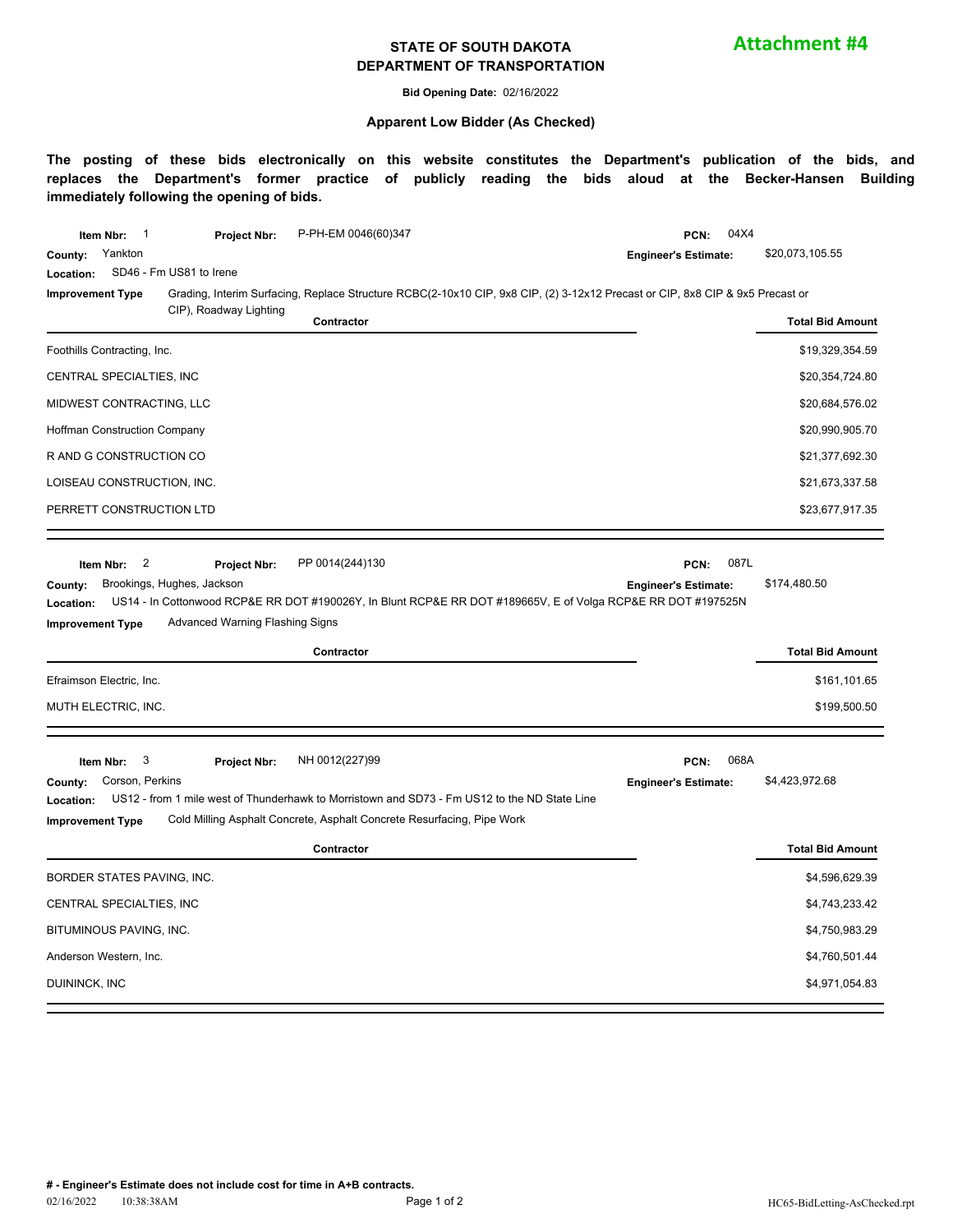#### **STATE OF SOUTH DAKOTA DEPARTMENT OF TRANSPORTATION**

**Attachment #4**

**Bid Opening Date:** 02/16/2022

#### **Apparent Low Bidder (As Checked)**

**The posting of these bids electronically on this website constitutes the Department's publication of the bids, and replaces the Department's former practice of publicly reading the bids aloud at the Becker-Hansen Building immediately following the opening of bids.**

| NH-P 0022(87)<br>4<br>Item Nbr:<br>Project Nbr:          | 088T<br>PCN:                |                         |  |  |
|----------------------------------------------------------|-----------------------------|-------------------------|--|--|
| Lake, Lincoln, Minnehaha<br>County:                      | <b>Engineer's Estimate:</b> | \$1,529,688.28          |  |  |
| Various Locations in the Sioux Falls Area<br>Location:   |                             |                         |  |  |
| Asphalt Surface Treatment<br><b>Improvement Type</b>     |                             |                         |  |  |
| Contractor                                               |                             | <b>Total Bid Amount</b> |  |  |
| The Road Guy Construction Company Inc                    |                             | \$1,431,026.62          |  |  |
| BITUMINOUS PAVING, INC.                                  |                             | \$1,613,606.12          |  |  |
| Asphalt Surface Technologies Corporation                 | \$1,622,113.58              |                         |  |  |
|                                                          |                             |                         |  |  |
| 5<br>NH-P 0042(91)<br>Item Nbr:<br><b>Project Nbr:</b>   | 0883<br>PCN:                |                         |  |  |
| Butte, Harding, Lawrence, Meade, Perkins<br>County:      | <b>Engineer's Estimate:</b> | \$384,972.80            |  |  |
| Various Locations in the Belle Fourche Area<br>Location: |                             |                         |  |  |
|                                                          |                             |                         |  |  |
| Rout & Seal<br><b>Improvement Type</b>                   |                             |                         |  |  |
| Contractor                                               |                             | <b>Total Bid Amount</b> |  |  |
| Highway Improvement, Inc.                                |                             | \$284,810.46            |  |  |
| Asphalt Surface Technologies Corporation                 |                             | \$351,361.37            |  |  |